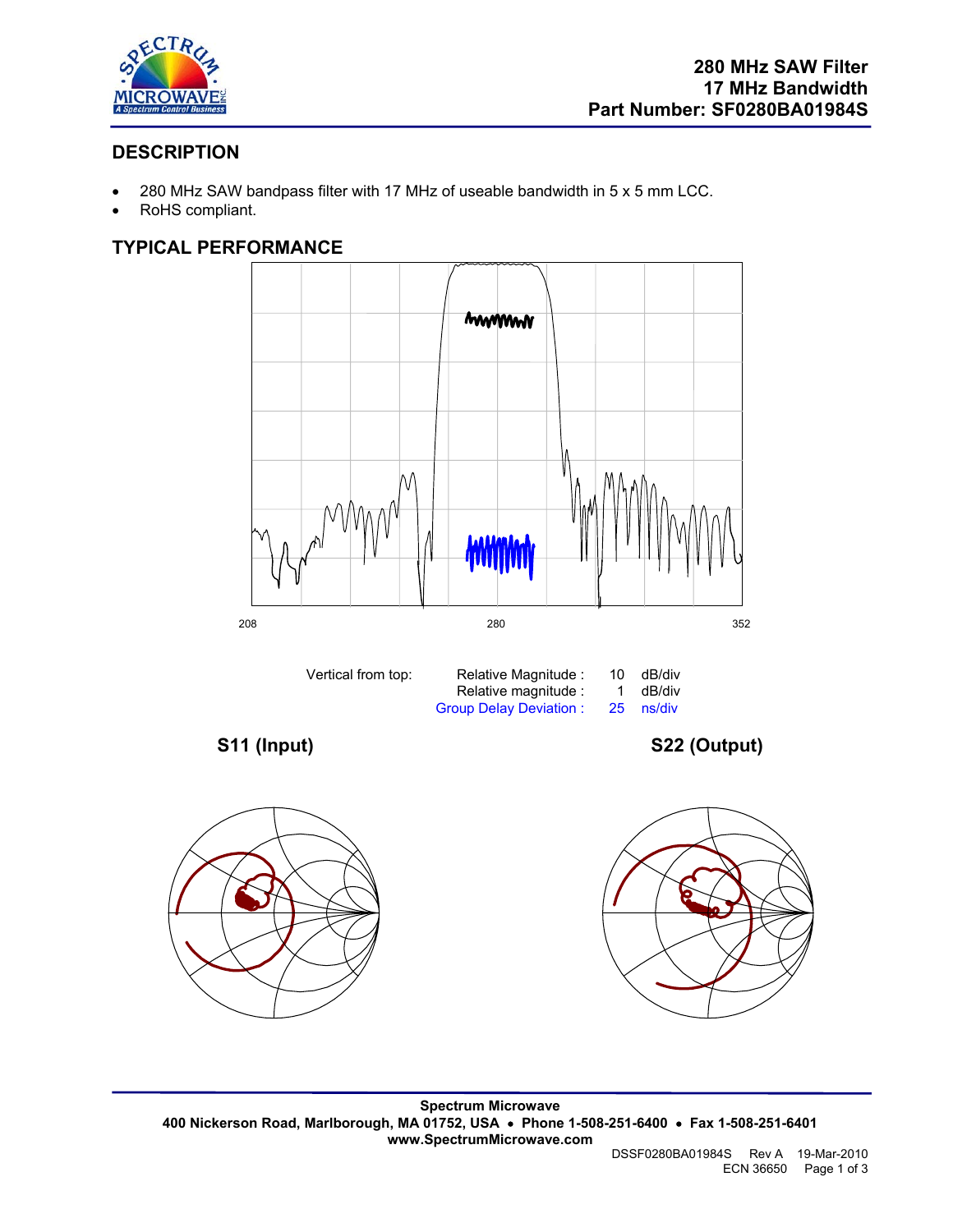

### **SPECIFICATION**

| Parameter                                    | Min    | <b>Typ</b> | <b>Max</b> | <b>Units</b> |
|----------------------------------------------|--------|------------|------------|--------------|
| Measured Center Frequency $F_c$ <sup>1</sup> | 279.50 | 280.00     | 280.50     | <b>MHz</b>   |
| <b>Insertion Loss</b>                        |        | 8.6        | 10.0       | dB           |
| 1 dB Bandwidth $2^7$                         |        | 17.0       |            | <b>MHz</b>   |
| 3 dB Bandwidth <sup>2</sup>                  | 20.0   | 24.3       |            | <b>MHz</b>   |
| 10 dB Bandwidth <sup>2</sup>                 |        | 27.9       | 30.0       | <b>MHz</b>   |
| 15 dB Bandwidth <sup>2</sup>                 |        | 29.2       | 34.0       | <b>MHz</b>   |
| 40 dB Bandwidth                              |        |            | 200        | <b>MHz</b>   |
| Amplitude Ripple (271.5 to 288.5 MHz)        |        | 0.6        | 1.0        | dB p-p       |
| Group Delay Variation (271.5 to 288.5 MHz)   |        | 80         | 100        | ns p-p       |
| Rejection:                                   |        |            |            |              |
| 30 to Fc-100 MHz                             | 40     | 54         |            | dB           |
| $Fc-100$ to $Fc-17$ MHz                      | 15     | 38         |            | dB           |
| $Fc-17$ to $Fc-15$ MHz                       | 10     | 23         |            | dB           |
| $Fc+15$ to $Fc+17$ MHz                       | 10     | 15         |            | dB           |
| $Fc+17$ to $Fc+100$ MHz                      | 15     | 31         |            | dB           |
| $Fc+100$ to 500 MHz                          | 40     | 54         |            | dB           |
| Temperature Coefficient of frequency         |        | -90        |            | ppm/°C       |
| <b>Ambient Temperature</b>                   |        | 25         |            | $^{\circ}$ C |

Notes: 1. Defined as the average of the lower and upper 3 dB frequencies.

2. All dB levels are defined relative to the insertion loss.

### **MAXIMUM RATINGS**

| <b>Parameter</b>                   | / In | мах |        |
|------------------------------------|------|-----|--------|
| Storage Temperature Range          | -40  | 85  | $\sim$ |
| <b>Operating Temperature Range</b> | 20   | 30  | $\sim$ |
| Input Power Level                  |      | 10  | dBm    |

### **MATCHING CIRCUIT**



Notes:

- 1. Recommend use of 2% tolerance components.
- 2. Values shown here are intended as a guide only. Component values may change depending on board layout.

**Spectrum Microwave 400 Nickerson Road, Marlborough, MA 01752, USA** • **Phone 1-508-251-6400** • **Fax 1-508-251-6401 www.SpectrumMicrowave.com**